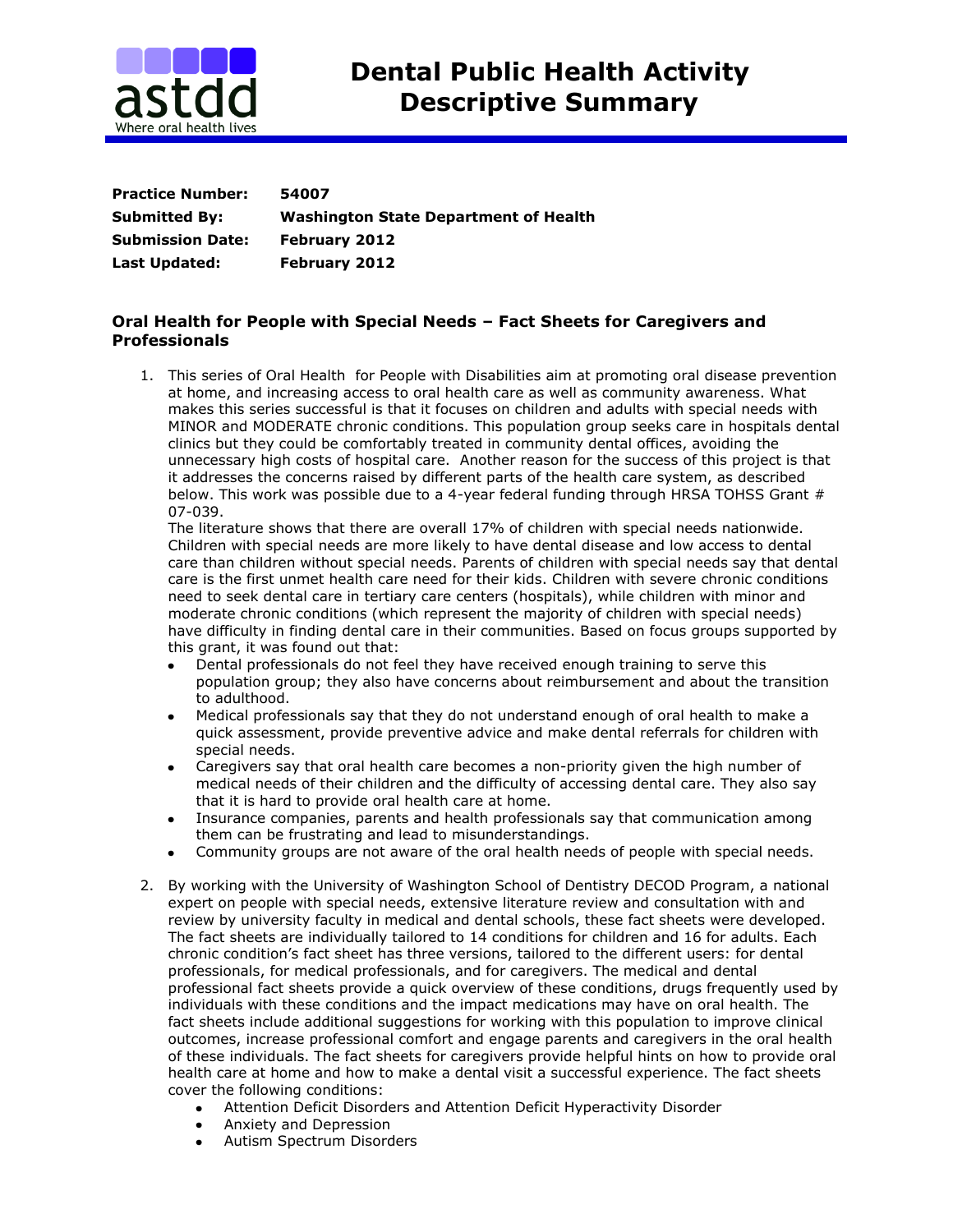- Cerebral Palsy
- Cleft Lip and Palate  $\bullet$
- $\bullet$ Congenital Cardiac Disorders
- $\bullet$ Diabetes Type 1 & 2
- Down Syndrome  $\bullet$
- Eating Disorders: Anorexia, Bulimia  $\bullet$
- Epilepsy  $\bullet$
- Hearing Impaired  $\bullet$
- $\bullet$ HIV
- Intellectual Disability  $\bullet$
- Respiratory Disorders: Asthma and Allergies  $\bullet$
- Traumatic Brain Injury

Other information available in this series include:

- Guidance sheets for caregivers (also in Spanish) and for the dental and medical professionals.
- Child abuse guidance for dental professionals.  $\bullet$
- Fact sheet on insurance issues (coming soon)  $\bullet$
- Fact sheet for community groups (coming soon)  $\bullet$
- 3. These materials are available free of charge through downloading at the [University of](http://dental.washington.edu/departments/oral-medicine/special-needs-fact-sheets.html)  [Washington School of Dentistry.](http://dental.washington.edu/departments/oral-medicine/special-needs-fact-sheets.html) The fact sheets will also be available online for continuing education credits at [University of Washington Continuing Dental Education.](http://www.dental.washington.edu/cde/current-course-listings.html)
- 4. Fact sheets have been praised for being reader friendly, brief and still comprehensive. Dental and medical professionals can use them at their convenience. There is also the opportunity for professionals to get CE credits. The overall benefit of this project is that it educates and trains different components of the health system, decreasing miscommunication and frustration, and leading to a more effective way to care for people with special needs. More specific benefits include:
	- Health professionals receive additional clinical information and become more  $\bullet$ knowledgeable and confident in serving people with special needs with MINOR to MODERATE chronic conditions in their dental offices. With this increase in knowledge, it is expected these dental professionals will more likely fill a gap of underserved individuals and provide regular and ongoing treatment.
	- Caregivers, who often have so many medical needs to attend to, have tailored information on how to provide oral hygiene at home, therefore preventing dental disease, as well as how to communicate with dental offices and insurers in a more effective manner.
	- Insurance groups learn about the clinical issues related to oral health care for people with special needs and see improved communication with caregivers and health professionals.
	- Community groups become more aware of health issues related to people with special  $\bullet$ needs and can use such information to enhance quality of life for this population group.
- 5. These materials are being used nationwide. University of WA is including these materials in their curriculum, as well as other dental and dental hygiene programs. Safety net dental clinics have shown interest in doing this CDE training online for their dental professionals. Parent organizations and community groups are increasingly discussing oral health as part of the general health needs of people with special needs.

## **Lessons Learned:**

- 1. It is essential to disseminate these materials to those interested in improving the quality of life of people with special needs, including caregivers, professionals, insurers, and community groups. This is a first step towards addressing the different needs of these different parts of the health system. Other steps will be needed to enhance the impact obtained through this work.
- 2. It will be also important to update the clinical information contained in the fact sheets and guidance. University graduate projects may be a great opportunity to do this updating.
- 3. Please let us know if you are using these fact sheets in your work.